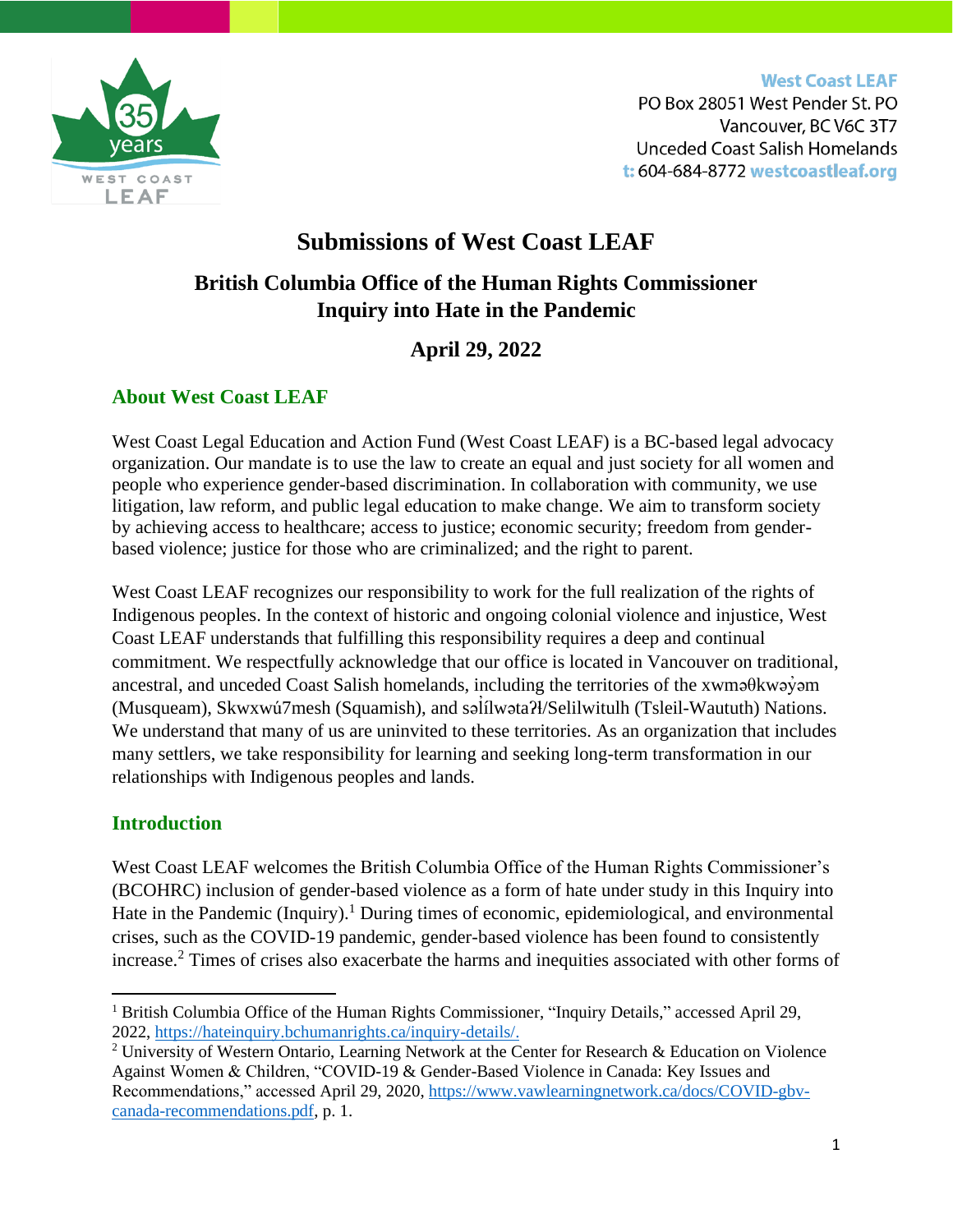social identity, such as race, Indigenous status, disability status, economic status, place of origin, newcomer status, and other identities. Hate incidents during the COVID-19 pandemic must therefore be approached using an intersectional framing that considers how prejudices related to gender and other intersecting social identities shape lived experiences of violence, including gendered or gender-based violence.

Gender-based violence is rooted in and exacerbated by prejudice towards not only women, but also Two-Spirit people, intersex people, gender non-conforming people, trans people of all genders (not only women), and people with non-binary gender identities.<sup>3</sup> However, it has not always been characterized as, or viewed through the lens of, hate. <sup>4</sup> While some forms of genderbased violence have been characterized as hate on account of being motivated by a bias related to gender (i.e., anti-trans hate crimes, incel violence, and more recently, misogynistic hate speech), other forms of gender-based violence have not been viewed through the lens of hate phenomenon (i.e., intimate partner violence, sexual violence, and harassment). The exclusion of sexualized and intimate partner violence from consideration as hate has not been without critique. Given that such forms of gendered violence are often rooted in prejudice, it is a "glaring omission" that they are not regarded as such.<sup>5</sup>

This Inquiry is an opportunity to investigate gender-based violence as a phenomenon not only rooted in longstanding social and economic gender inequality, but also in pervasive prejudices such as sexism, misogyny, transphobia, cisgenderism, and other oppressive patriarchal norms. It follows the first (and to our knowledge only) Canadian conviction for willful promotion of hatred against the identifiable group of women which was recently handed down in 2019.<sup>6</sup>

Considering the alarming escalation in intimate partner violence during the COVID-19 pandemic, these submissions will seek to inform the BCOHRC's understanding of intimate partner violence as a phenomenon rooted in prejudice. First, the submissions will discuss the need for an intersectional approach to all forms of hate. Second, the submissions will review the escalation of intimate partner violence during the COVID-19 pandemic and how it may be

<sup>&</sup>lt;sup>3</sup> The phrase "people who are marginalized because of their gender" is used throughout this submission to refer to the experiences of Two-Spirit people, intersex people, gender non-conforming people, trans people of all genders (not only women) and people with non-binary gender identities. We acknowledge the limitations of this framing to address the distinct manifestations of gender-based harms and inequities experienced by these communities.

<sup>&</sup>lt;sup>4</sup> Marian Duggan and Hanna Mason-Bish, "A feminist theoretical exploration of misogyny and hate crime," in *Misogyny as Hate Crime,* ed. Irene Zempi and Jo Smith (New York: Routledge, 2022), pp. 19- 26.

<sup>&</sup>lt;sup>5</sup> Angela Marie MacDougall, "BC's human rights inquiry into hate incidents better late than never," *Policy Note*, September 24, 2021, [https://www.policynote.ca/hate-against-women/.](https://www.policynote.ca/hate-against-women/) See also, Aisha K. Gill and Hannah Mason-Bish, "Addressing Violence Against Women as a Form of Hate Crime: Limitations and Possibilities," *Feminist Review* 105 (2013) for a review of considerations around the inclusion of violence against women to hate crime legislation in Britain.

<sup>6</sup> *R. v. Sears*, 2019 ONCJ 104, aff'd 2021 ONSC 4272, leave to appeal refused, 2021 ONCA 522. The defendants were convicted of two counts of willful promotion of hatred under s. 319(2) of the Cri*minal Code*, as against Jewish people and women. Their convictions were upheld on appeal to the Ontario Superior Court of Justice.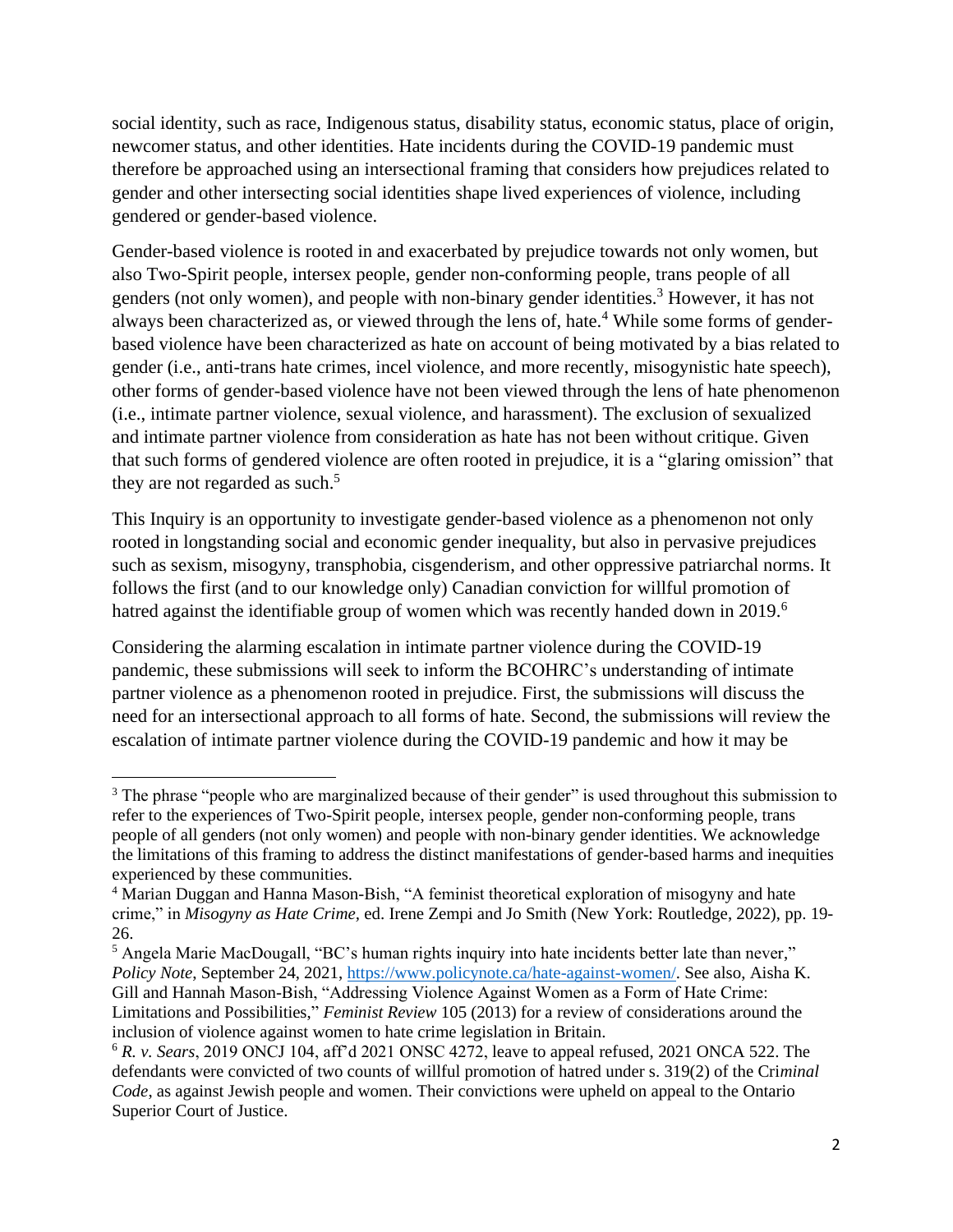characterized as "hate incidents" within the scope of the Inquiry. Finally, the submissions provide recommendations to address the prejudices that sustain and provoke intimate partner violence, as well as gender-based violence in all its forms.

These submissions are narrowly focused to provide a framing for the BCOHRC to address intimate partner violence as a form of hate. At the outset, there are two limitations to note. Much of the prevailing and readily accessible literature concerning intimate partner violence examines violence occurring in the context of cisgender, heterosexual relationships. There is, however, growing attention to examining dynamics and experiences of intimate partner violence in relationships where one or more partners are transgender, non-binary, gender non-conforming or Two-Spirit.<sup>7</sup> These submissions do not intend to conflate or flatten experiences of intimate partner violence across genders and sexual orientations.

We also wish to acknowledge at the outset that our submissions do not address the epidemic of hate targeting transgender, non-binary, gender non-conforming and Two-Spirit people in our communities. Gender-based violence as a catch-all phrase does not adequately account for the distinct ways in which transgender people (especially transgender women), non-binary, gender non-conforming and Two-Spirit people are targeted for and subjected to harassment, abuse, and violent hatred. Our intention here is on surfacing intimate partner violence as a manifestation of gender-based violence that has eluded characterization as hate; we do not intend to minimize or erase the hatred directed at transgender, non-binary, gender non-conforming, and Two-Spirit people.

We urge the BCOHRC to make thorough inquiries into the lived experiences of diverse communities of survivors of gender-based violence and workers in the anti-violence sector to gather and centre their knowledge and experiences.

## **1. The need for an intersectional approach to all forms of hate**

All forms of hate reviewed in this Inquiry must be approached from an intersectional lens. An intersectional analysis should be used to understand the distinct lived experiences of individuals impacted by hate and to avoid the oversimplification of their experiences. An intersectional

<sup>7</sup> See, e.g., University of Western Ontario, Learning Network at the Center for Research & Education on Violence Against Women & Children, "Trans Women and Intimate Partner Violence: Fundamentals for Service Providers," (with data collected in 2019), accessed April 29, 2022,

[https://www.vawlearningnetwork.ca/our-work/infographics/transwomenandipv/index.html;](https://www.vawlearningnetwork.ca/our-work/infographics/transwomenandipv/index.html) Ending Violence Association of BC, "Addressing Intimate Partner Violence in LGBTSQ+ Communities Across BC: Resources on Intimate Partner Violence in LGBT2SQ+ Relationships," accessed April 29, 2022, [https://endingviolence.org/wp-](https://endingviolence.org/wp-content/uploads/2021/06/EVABC_IPV_LGBT2SQ_6_Resources_2021.pdf)

[content/uploads/2021/06/EVABC\\_IPV\\_LGBT2SQ\\_6\\_Resources\\_2021.pdf;](https://endingviolence.org/wp-content/uploads/2021/06/EVABC_IPV_LGBT2SQ_6_Resources_2021.pdf) Sarah E. Valentine, et al., "Disparities in Exposure to Intimate Partner Violence Among Transgender/Gender Nonconforming and Sexual Minority Primary Care Patients" 4(4) *LGBT Health* 260 (2017); SM Peitzmeier et al., "Intimate Partner Violence in Transgender Populations: Systematic Review and Meta-analysis of Prevalence and Correlates" 110(9) *Am J. Public Health* 1 (2020); AM Bermea, et al., "Intimate Partner Violence in the LGBTQ+ Community: Experiences, Outcomes, and Implications for Primary Case" 48(2*) Primary Care* 329 (2021).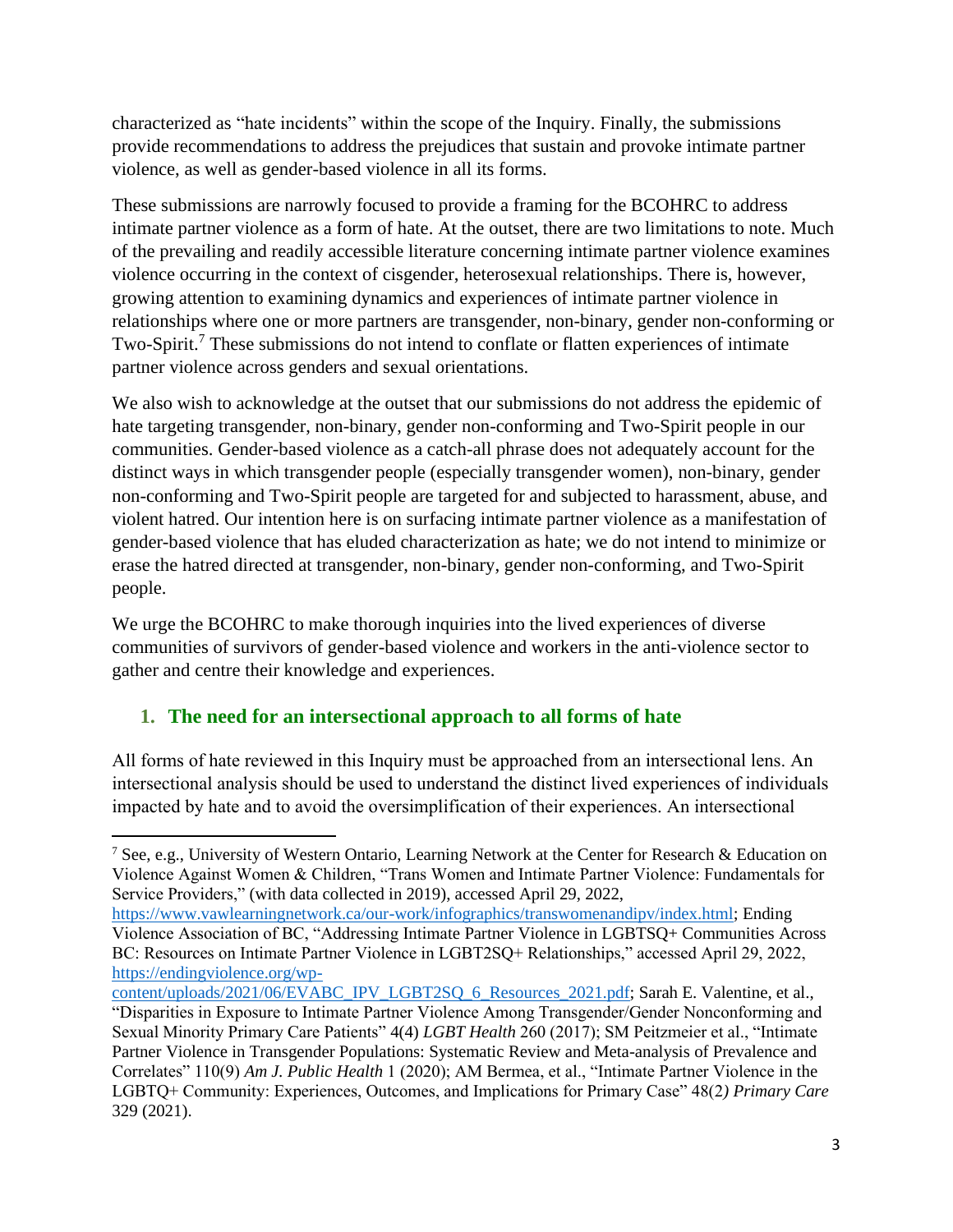analysis allows for a nuanced understanding of how harmful social norms and ideologies differently intersect and overlap with gender identity and expression.

The people and communities who experience hate often live at the intersection of multiple sources of harm caused by colonialism, racism, ableism, homophobia, classism, xenophobia, whorephobia, transphobia, and other forms of prejudice. This creates distinct vulnerabilities and impacts with respect to how hate incidents are experienced and addressed. For example, misogynoir, a term introduced by Dr. Moya Bailey, has been used to describe the distinct experiences of Black women and people who are perceived as having a female identity and recognizes that prejudice and discrimination is experienced on the basis of both race and gender.<sup>8</sup> Misogyny also intersects with racism, xenophobia, and Islamophobia to produce the prejudices that are fueling violence and discrimination against Muslim women.<sup>9</sup> Critically, the National Inquiry into Missing and Murdered Indigenous Women and Girls also found that misogyny and racism intersect with ideologies of colonialism, leading to the high rates of violence against Indigenous women, girls, and 2SLGBTQQIA people.<sup>10</sup>

In addition, the violence experienced by Two-Spirit people, trans people of all genders, gender non-conforming people, and people with non-binary gender identities must also be reviewed from an intersectional lens. The intersecting experiences of race, Indigenous status, class, and disability, among other factors, shape how hate is experienced by people who are marginalized because of their gender. According to a Trans PULSE Canada Report from March 2020, 62% of trans and non-binary survey respondents from British Columbia reported avoiding three or more types of public spaces for fear of harassment or outing.<sup>11</sup> This avoidance was found to be higher, at 76%, amongst Indigenous trans, Two-Spirit, and non-binary people in Canada. <sup>12</sup> Racialized trans and non-binary people have also reported high levels of verbal harassment.<sup>13</sup>

<sup>8</sup> See, Canadian Women's Foundation, Women's Shelters Canada, Pauktuutit, Inuit Women of Canada, Anita Olsen Harper (NACAFV), Jihan Abbas (DAWN-RAFH Canada), Resetting Normal: Systemic Gender-Based Violence and The Pandemic, December 2020, [https://fw3s926r0g42i6kes3bxg4i1](https://fw3s926r0g42i6kes3bxg4i1-wpengine.netdna-ssl.com/wp-content/uploads/2020/12/20-08-CWF-ResettingNormal-Report3_v5.pdf) [wpengine.netdna-ssl.com/wp-content/uploads/2020/12/20-08-CWF-ResettingNormal-Report3\\_v5.pdf,](https://fw3s926r0g42i6kes3bxg4i1-wpengine.netdna-ssl.com/wp-content/uploads/2020/12/20-08-CWF-ResettingNormal-Report3_v5.pdf) p.11; and Moya Bailey, *Misogynoir Transformed: Black Women's Digital Resistance,* (New York: NYU Press, 2021).

<sup>9</sup> For a discussion of gendered Islamophobia, see, e.g., Amina Easat-Daas, "Misogyny, hate crimes and gendered Islamophobia: Muslim women's experiences and responses," in *Misogyny as Hate Crime,* ed. Irene Zempi and Jo Smith (New York: Routledge, 2022), pp. 140-154.

<sup>&</sup>lt;sup>10</sup> Reclaiming Power and Place: The Final Report of the National Inquiry into Missing and Murdered Indigenous Women and Girls, "Executive Summary of the Final Report," Canada, 2019,

[https://www.mmiwg-ffada.ca/wp-content/uploads/2019/06/Executive\\_Summary.pdf,](https://www.mmiwg-ffada.ca/wp-content/uploads/2019/06/Executive_Summary.pdf) p. 60.

<sup>&</sup>lt;sup>11</sup> Trans PULSE Canada, "Trans Pulse Canada Report No. 1 of 10," March 10, 2020, [https://docs.google.com/viewerng/viewer?url=https://transpulsecanada.ca/wp-](https://docs.google.com/viewerng/viewer?url=https://transpulsecanada.ca/wp-content/uploads/2020/03/National_Report_2020-03-03_cc-by_FINAL-ua-1.pdf&hl=en)

[content/uploads/2020/03/National\\_Report\\_2020-03-03\\_cc-by\\_FINAL-ua-1.pdf&hl=en,](https://docs.google.com/viewerng/viewer?url=https://transpulsecanada.ca/wp-content/uploads/2020/03/National_Report_2020-03-03_cc-by_FINAL-ua-1.pdf&hl=en) p.7.

<sup>&</sup>lt;sup>12</sup> Trans PULSE Canada, "Health and well-being among Indigenous trans, two-spirit and non-binary people, No. 3," February 11, 2021, [https://transpulsecanada.ca/results/report-health-and-well-being](https://transpulsecanada.ca/results/report-health-and-well-being-among-indigenous-trans-two-spirit-and-non-binary-people/)[among-indigenous-trans-two-spirit-and-non-binary-people/,](https://transpulsecanada.ca/results/report-health-and-well-being-among-indigenous-trans-two-spirit-and-non-binary-people/) p. 6.

<sup>&</sup>lt;sup>13</sup> Trans PULSE Canada, "Health and well-being among racialized trans and non-binary people, No. 2," November 2, 2020, [https://transpulsecanada.ca/results/report-health-and-well-being-among-racialized](https://transpulsecanada.ca/results/report-health-and-well-being-among-racialized-trans-and-non-binary-people-in-canada/)[trans-and-non-binary-people-in-canada/,](https://transpulsecanada.ca/results/report-health-and-well-being-among-racialized-trans-and-non-binary-people-in-canada/) p. 5.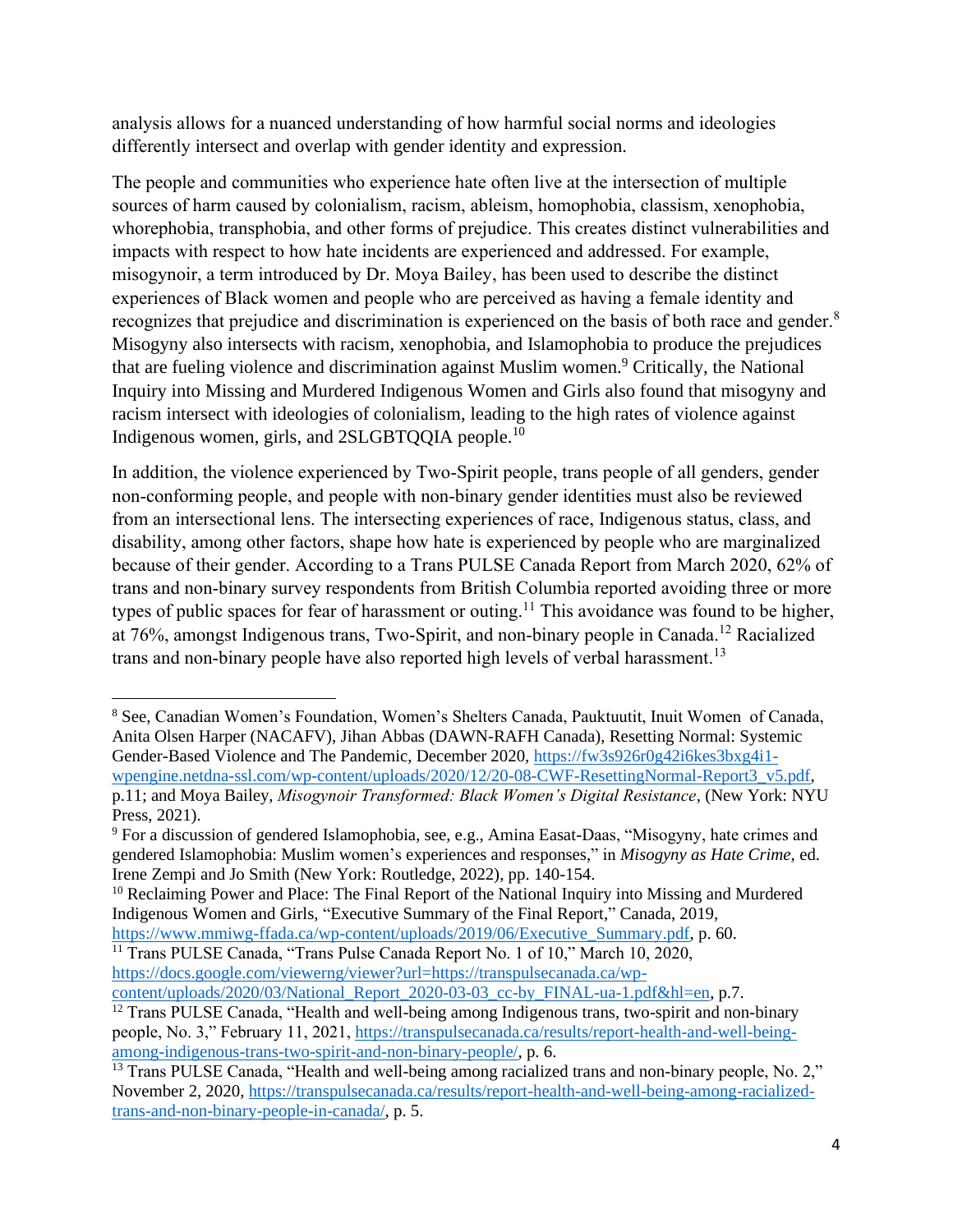An intersectional approach is also necessary where a clear motive and bias seems apparent. This Inquiry is brought on the heels of an appalling increase in hate against Asian people, with a significant number of incidents being reported in British Columbia. It is important that this violence aimed at the Asian community on the basis of race and ethnicity is also approached through an intersectional lens, as Asian people are not a monolithic group and have differing experiences of migration, trauma, and socio-economic realities, among other differences. These incidents must also be recognized as gendered, taking into account historical and contemporary manifestations of prejudice and harmful racist and sexist stereotypes faced women, trans and non-binary people, and gender-nonconforming people who identify or are identified as Asian.<sup>14</sup>

#### **2. Intimate partner violence as hate phenomenon**

## **i. The escalation of intimate partner violence during the COVID-19 Pandemic**

Gender-based violence has been referred to globally as a "shadow pandemic." Throughout the COVID-19 pandemic, an increase in intimate partner violence and demand for emergency shelter have been reported in Canada. In some regions where lockdowns were imposed, federal consultations with frontline organizations found a concerning increase of 20 to 30% in the rates of sexual and gender-based violence, and specifically intimate partner violence. 15

A national survey from the Ending Violence Association of Canada found that, during the early period of the pandemic, 46% of gender-based violence service providers noticed changes in the prevalence and severity of violence faced by survivors, with 82% of gender-based violence workers describing an increase in prevalence and severity of violence, and 20% of gender-based violence workers noticing changes in the tactics used to commit violence and increase control.<sup>16</sup> The rates of femicide of women and girls in Canada was also reported to have increased in 2021

[work/backgrounders/examining\\_the\\_intersections\\_of\\_antiasian\\_racism\\_and\\_genderbased\\_violence\\_in\\_ca](https://www.vawlearningnetwork.ca/our-work/backgrounders/examining_the_intersections_of_antiasian_racism_and_genderbased_violence_in_canada_/Examining-the-Intersections-of-Anti-Asian-Racism-and-Gender-Based-Violence-in-Canada.pdf) [nada\\_/Examining-the-Intersections-of-Anti-Asian-Racism-and-Gender-Based-Violence-in-Canada.pdf.](https://www.vawlearningnetwork.ca/our-work/backgrounders/examining_the_intersections_of_antiasian_racism_and_genderbased_violence_in_canada_/Examining-the-Intersections-of-Anti-Asian-Racism-and-Gender-Based-Violence-in-Canada.pdf) <sup>15</sup> UN Women, "Violence against women and girls: the shadow pandemic," April 6, 2020,

<sup>&</sup>lt;sup>14</sup> University of Western Ontario, Learning Network at the Center for Research & Education on Violence Against Women & Children, "Examining the Intersections of Anti-Asian Racism and Gender-Based Violence in Canada," published July 2021, [https://www.vawlearningnetwork.ca/our-](https://www.vawlearningnetwork.ca/our-work/backgrounders/examining_the_intersections_of_antiasian_racism_and_genderbased_violence_in_canada_/Examining-the-Intersections-of-Anti-Asian-Racism-and-Gender-Based-Violence-in-Canada.pdf)

[https://www.unwomen.org/en/news/stories/2020/4/statement-ed-phumzile-violence-against-women](https://www.unwomen.org/en/news/stories/2020/4/statement-ed-phumzile-violence-against-women-during-pandemic)[during-pandemic;](https://www.unwomen.org/en/news/stories/2020/4/statement-ed-phumzile-violence-against-women-during-pandemic) UN Women, "Infographic: The Shadow Pandemic – Violence Against Women and Girls and COVID-19", April 6, 2020[, https://www.unwomen.org/en/digital-](https://www.unwomen.org/en/digital-library/multimedia/2020/4/infographic-covid19-violence-against-women-and-girls)

[library/multimedia/2020/4/infographic-covid19-violence-against-women-and-girls;](https://www.unwomen.org/en/digital-library/multimedia/2020/4/infographic-covid19-violence-against-women-and-girls) Stephanie Murphy, "The shadow pandemic: Increased sexual and gender-based violence during COVID-19, December 6, 2021, [https://www.redcross.ca/blog/2021/12/the-shadow-pandemic-increased-sexual-and-gender-based](https://www.redcross.ca/blog/2021/12/the-shadow-pandemic-increased-sexual-and-gender-based-violence-during-COVID-19)[violence-during-COVID-19.](https://www.redcross.ca/blog/2021/12/the-shadow-pandemic-increased-sexual-and-gender-based-violence-during-COVID-19)

<sup>&</sup>lt;sup>16</sup> A.L. Trudell and E. Whitmore. Pandemic meets Pandemic: Understanding the Impacts of COVID19 on Gender-Based Violence Services and Survivors in Canada. (Ottawa & London, ON: Ending Violence Association of Canada & Anova, 2020), [https://www.anovafuture.org/wp-content/uploads/2020/08/Full-](https://www.anovafuture.org/wp-content/uploads/2020/08/Full-Report.pdf)[Report.pdf,](https://www.anovafuture.org/wp-content/uploads/2020/08/Full-Report.pdf) p. 1.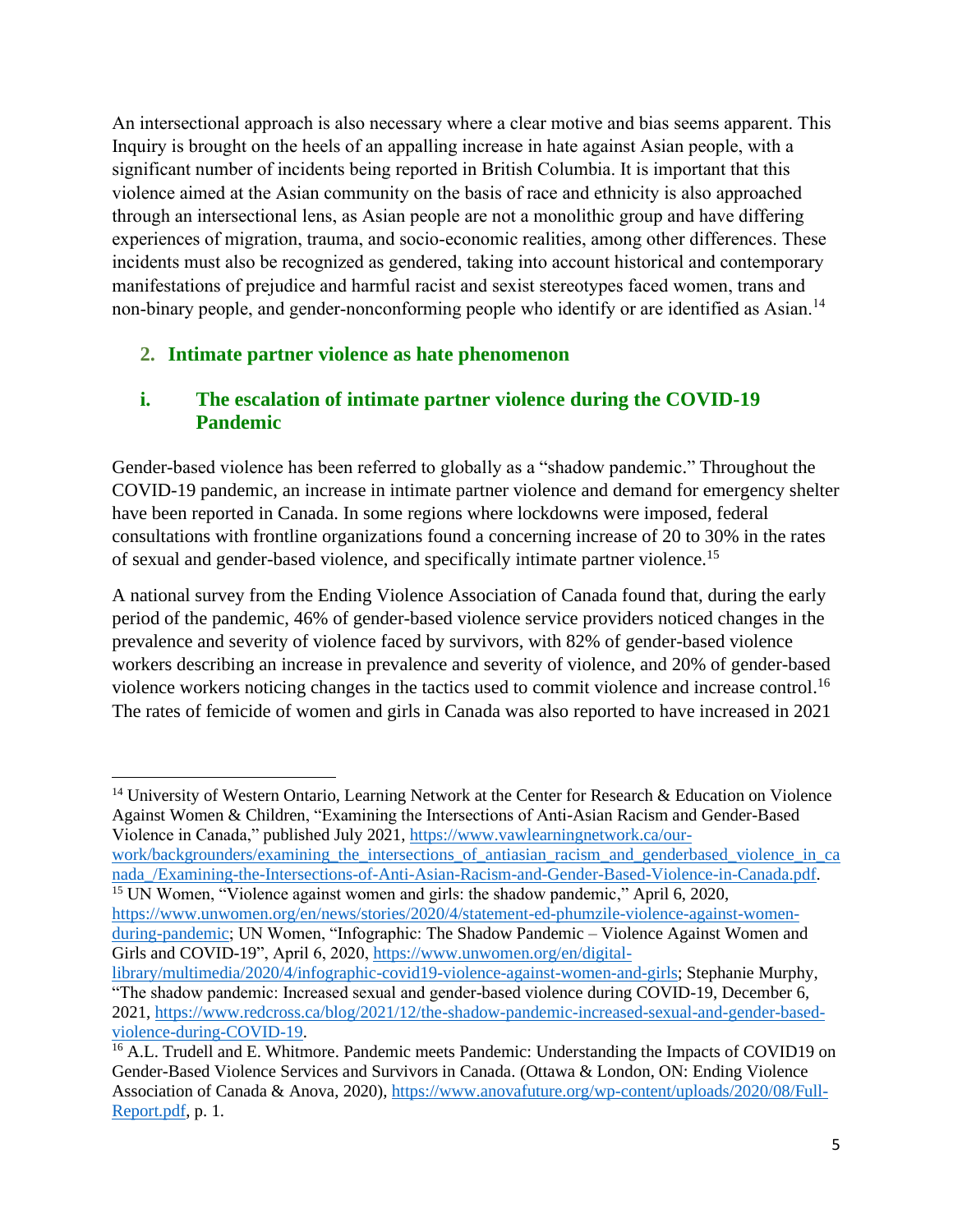and 2020.<sup>17</sup> In British Columbia, the crisis line at the Battered Women's Support Services reported a 400% increase in calls during the first few months of the pandemic, with 40% of callers contacting them for the first time. $18$ 

Our understanding of the extent of intimate partner violence during the pandemic is incomplete without considering the distinct experiences of people with intersecting forms of marginalization. For instance, an online survey undertaken by the Native Women's Association of Canada in May 2020 found that First Nations, Inuit, and Métis women and gender-diverse people<sup>19</sup> expressed concern about COVID-19 contributing to violence in the home. The survey found that Indigenous women reported more violence during the time of sheltering in place, with 17% experiencing violence (physical or psychological) within the preceding three months, compared to 10% reporting violence from their spouse over the past five years in 2014.<sup>20</sup> The risk of gender-based violence was greater still for Indigenous women who felt COVID-19 had a major financial impact on them, who are from the North, and who are under the age of  $35.^{21}$ 

Likewise, the DisAbled Women's Network of Canada reported that disabled women and people who are marginalized by their gender faced an increased risk of intimate partner violence during the pandemic, and that the risk of abuse is greater still where disability intersects with race, age, Indigeneity, legal status in Canada, rural residence and LGBTQI2S identities.<sup>22</sup> Worsening conditions were also identified by service providers for non-status, refugee, and immigrant women who reported experiences of increased vulnerability to violence at home.<sup>23</sup>

From the beginning of the COVID-19 pandemic, much of life – work, school, and socializing – moved to online and digital spaces. Not surprisingly, data shows that the shift to digital and online engagement was followed by an increase in sexual harassment and other forms of technology-facilitated gender-based violence. Reports indicate that there was a surge in the nonconsensual sharing of images during the pandemic, with a 58% increase in the number of people

<sup>&</sup>lt;sup>17</sup> Native Women's Association of Canada, "Policy Brief: Violence & COVID-19," accessed April 29, 2022, [https://www.nwac.ca/policy-brief-violence-COVID-19/.](https://www.nwac.ca/policy-brief-violence-COVID-19/)

<sup>&</sup>lt;sup>18</sup> University of British Columbia, School of Social Work, "Intimate Partner Violence in the Time of COVID-19," February 17, 2021, [https://socialwork.ubc.ca/news/intimate-partner-violence-in-the-time-of-](https://socialwork.ubc.ca/news/intimate-partner-violence-in-the-time-of-COVID-19/)[COVID-19/.](https://socialwork.ubc.ca/news/intimate-partner-violence-in-the-time-of-COVID-19/)

<sup>&</sup>lt;sup>19</sup> Gender diverse people is the term used by the Native Women's Association of Canada in its survey cited below. 750 Indigenous women and gender-diverse people over the age of 18 completed the survey. The survey does not indicate which gender identities are represented among the participants who identified as "gender-diverse."

<sup>&</sup>lt;sup>20</sup> Native Women's Association of Canada, "The Impacts of COVID-19 on Indigenous Women and Gender-Diverse People in Canada," June 3, 2020, [https://www.aptnnews.ca/wp](https://www.aptnnews.ca/wp-content/uploads/2020/11/COVID-SURVEY.pdf)[content/uploads/2020/11/COVID-SURVEY.pdf,](https://www.aptnnews.ca/wp-content/uploads/2020/11/COVID-SURVEY.pdf) pp. 4-5.

 $^{21}$  *Ibid.* 

<sup>22</sup> Sonia Alimi and Jihan Abbas, DisAbled Women's Network of Canada (DAWN), "Parliamentary Brief: The Impact of COVID-19 on Women living with Disabilities in Canada," June 22, 2020, [https://dawncanada.net/media/uploads/page\\_data/page-](https://dawncanada.net/media/uploads/page_data/page-63/parliamentary_brief_covid_19_june_22nd_2020.pdf)

[<sup>63/</sup>parliamentary\\_brief\\_covid\\_19\\_june\\_22nd\\_2020.pdf,](https://dawncanada.net/media/uploads/page_data/page-63/parliamentary_brief_covid_19_june_22nd_2020.pdf) pp. 5-6.

<sup>&</sup>lt;sup>23</sup> Ontario Council of Agencies Serving Immigrants, National Roundtable Series Summer 2020, "This was already a crisis", accessed April 29, 2022, [https://ocasi.org/sites/default/files/consolidated-virtual](https://ocasi.org/sites/default/files/consolidated-virtual-roundtable-summaries.pdf)[roundtable-summaries.pdf,](https://ocasi.org/sites/default/files/consolidated-virtual-roundtable-summaries.pdf) pp. 5, 6, 11.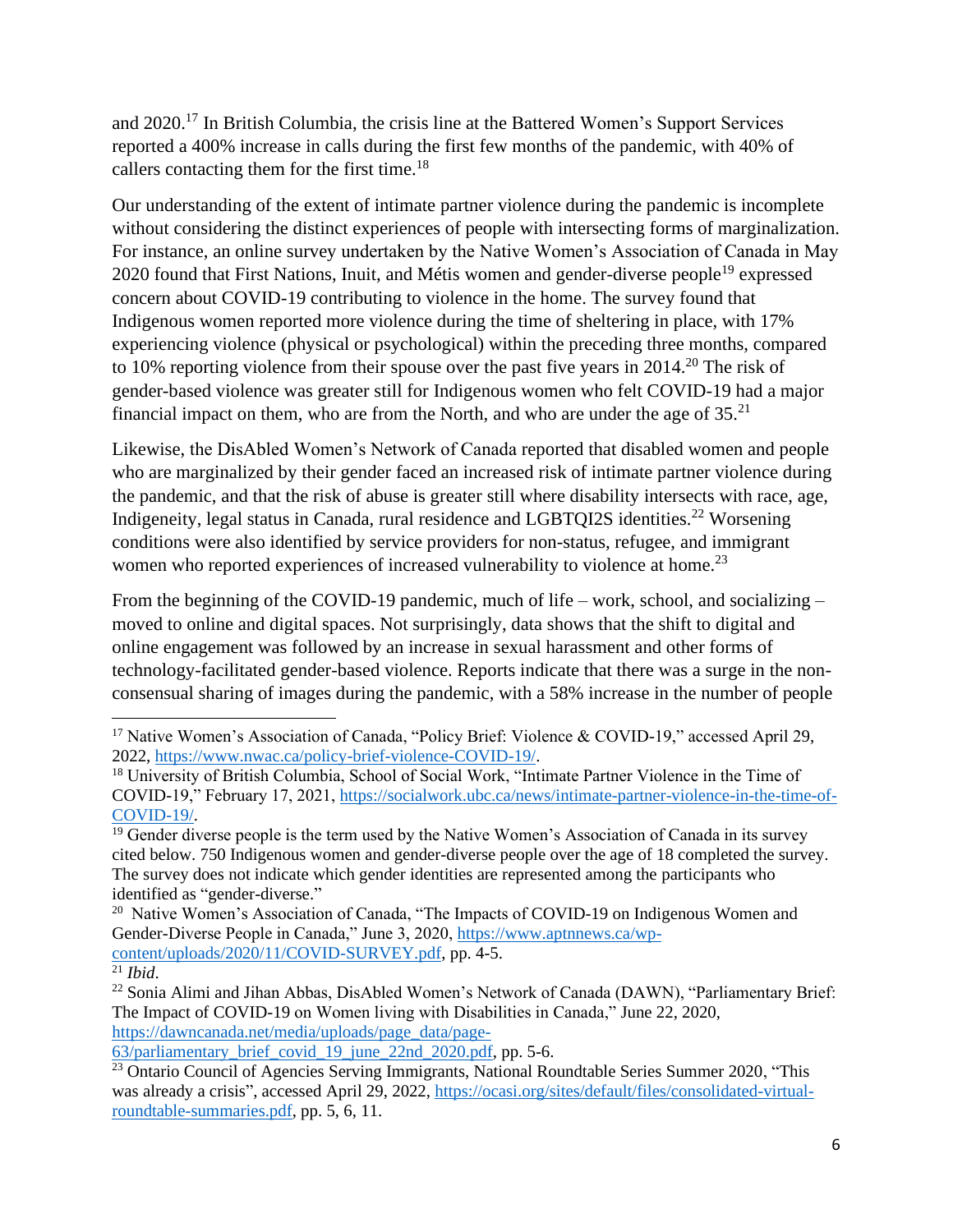contacting a national hotline for concerns about shared intimate images by the start of 2021 compared to the nine-month period before April 1, 2020.<sup>24</sup> Critically, it is important to note that technology-facilitated gender-based violence can be part of a pattern of violence and regularly occurs within the context of dating and intimate partner violence, abuse, and harassment.<sup>25</sup>

While the discussion above outlines some of the ways in which intimate partner violence increased during the pandemic, it is important to note that this understanding is incomplete. There is a lack of specific information on the experiences of some groups and communities during the pandemic, including trans people and non-binary people, people with disabilities, and Black and racialized people. Much of the data on gender-based violence in Canada is not distinct to different groups of women and people who are marginalized because of their gender, creating challenges in understanding intersectional experiences.<sup>26</sup> It is also important to recall that many survivors of intimate partner violence from these communities may not report incidents of gender-based violence to the police because of mistrust and prior experiences of abuse or violence perpetuated by authorities.<sup>27</sup>

## **ii. Looking at intimate partner through the lens of hate**

The BCOHRC has included the escalating rates of intimate partner violence during the COVID-19 pandemic as part of the context for this Inquiry. While the lens of hate has not always been applied to intimate partner violence, doing so may provide an opportunity to identify, name, and address the root societal prejudices that sustain and provoke this type of violence.

Intimate partner violence can be defined as violence perpetuated by a current or former partner or spouse. It can occur in public, in private, and online. It can include physical violence, sexual violence, psychological/emotional abuse, and controlling behaviors. Intimate partner violence may constitute actions and speech that meet the definition of "hate incidents" in this Inquiry as it is a) rooted in prejudice, b) often aimed at a person because of their gender, c) often intended to dehumanize, silence, victimize, and degrade.<sup>28</sup>

<sup>26</sup> Canadian Women's Foundation, Women's Shelters Canada, Pauktuutit, Inuit Women of Canada, Anita Olsen Harper (NACAFV), Jihan Abbas (DAWN-RAFH Canada), Resetting Normal: Systemic Gender-Based Violence and The Pandemic," December 2020, [https://fw3s926r0g42i6kes3bxg4i1](https://fw3s926r0g42i6kes3bxg4i1-wpengine.netdna-ssl.com/wp-content/uploads/2020/12/20-08-CWF-ResettingNormal-Report3_v5.pdf) wpengine.netdna-ssl.com/wp-content/uploads/2020/12/20-08-CWF-ResettingNormal-Report3 v5.pdf, p.

<sup>&</sup>lt;sup>24</sup> Katie DeRosa, "As 'revenge porn' spikes during pandemic, B.C. aims to crack down with legislation," *Vancouver Sun*, May 12, 2021, [https://vancouversun.com/news/local-news/as-revenge-porn-spikes](https://vancouversun.com/news/local-news/as-revenge-porn-spikes-during-pandemic-b-c-aims-to-crack-down-with-legislation)[during-pandemic-b-c-aims-to-crack-down-with-legislation.](https://vancouversun.com/news/local-news/as-revenge-porn-spikes-during-pandemic-b-c-aims-to-crack-down-with-legislation)

<sup>&</sup>lt;sup>25</sup> Cynthia Khoo, Women's Legal Education and Action Fund, Deplatforming Misogyny: Report on Platform Liability for Technology-Facilitated Gender-Based Violence, [https://www.leaf.ca/wp](https://www.leaf.ca/wp-content/uploads/2021/04/Full-Report-Deplatforming-Misogyny.pdf)[content/uploads/2021/04/Full-Report-Deplatforming-Misogyny.pdf,](https://www.leaf.ca/wp-content/uploads/2021/04/Full-Report-Deplatforming-Misogyny.pdf) p. 22.

<sup>5.</sup> <sup>27</sup> *Ibid*, p. 22.

<sup>&</sup>lt;sup>28</sup> British Columbia Office of the Human Rights Commissioner, "Inquiry Details," accessed April 29, 2022:<https://hateinquiry.bchumanrights.ca/inquiry-details/>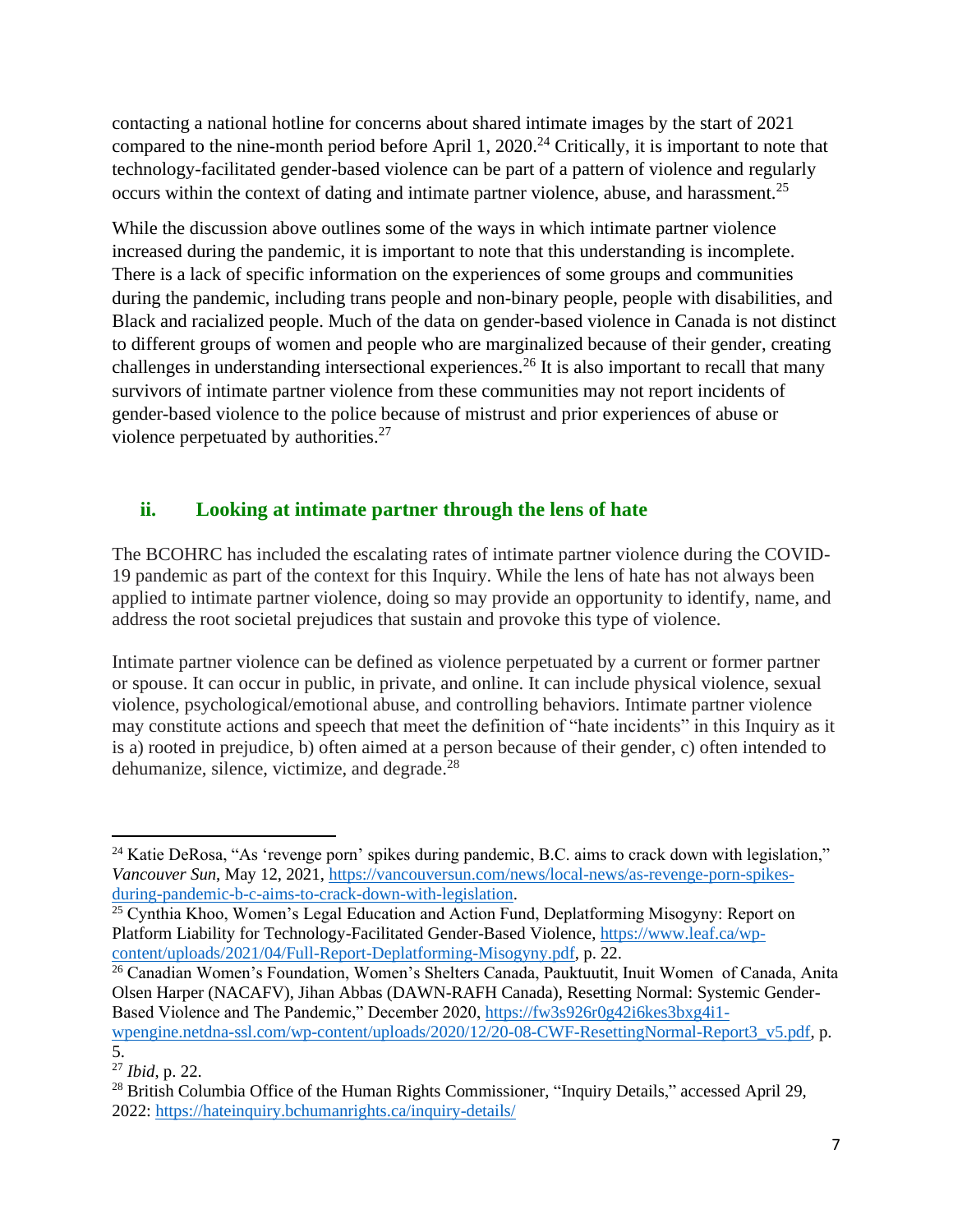#### **a) Intimate partner violence is rooted in prejudice**

Intimate partner violence is rooted in harmful social norms and prejudices that impact not only women, but also Two-Spirit people, intersex people, gender-non-conforming people, trans people of all genders (not only women), and people with non-binary gender identities.

The harmful ideologies and prejudices that support intimate partner violence take on distinct forms within certain gender and intersecting identities. With respect to the experiences of cisgender, heterosexual women, the Committee on the Elimination of Discrimination against Women recognizes in its General Recommendation No. 35, that gender-based violence against women is rooted in "gender-related factors, such as the ideology of men's entitlement and privilege over women, social norms regarding masculinity, and the need to assert male control or power, enforce gender roles or prevent, discourage or punish what is considered to be unacceptable female behaviour."<sup>29</sup> In particular, the harmful norms that uphold intimate partner violence include views that a man has a right to assert power over a woman, is socially superior, that physical violence is an acceptable way to resolve conflict, and that sexual violence is a marker of masculinity.<sup>30</sup> These norms of subordination also intersect with racism, Indigenous status, and anti-Black racism (i.e. misogynoir), producing gendered and race-based harms.

Trans and gender non-conforming people who present with feminine characteristics are also subject to the harmful prejudices of cisgenderism and transphobia "as a result of deviating from expected gender norms that are dictated by cis-normative expectations."<sup>31</sup> However, this form of prejudice is also compounded by misogyny "resulting from embodying 'femininity', or at least, the perception that they embody femininity," leading to transmisogyny, as a specific form of prejudice producing intersecting harms.<sup>32</sup> A national survey of 667 trans women by Trans PULSE Canada in 2019 found that three in five trans women have experienced intimate-partner violence since the age of 16, 56% of trans women had a partner that insulted, swore, shouted, or yelled at them, and 33% of trans women were forced or pressured to engage in sexual activity they did not want to engage in.<sup>33</sup> These experiences of intimate partner violence are impacted by the further intersecting harms of racism, colonialism, ableism, and other forms of violence.<sup>34</sup>

[https://apps.who.int/iris/bitstream/handle/10665/77432/WHO\\_RHR\\_12.36\\_eng.pdf,](https://apps.who.int/iris/bitstream/handle/10665/77432/WHO_RHR_12.36_eng.pdf) p. 5.

<sup>&</sup>lt;sup>29</sup> Committee on the Elimination of Discrimination against Women, "General recommendation No. 35 on gender-based violence against women, updating general recommendation No. 19," July 27, 2017, para. 19.

<sup>&</sup>lt;sup>30</sup> World Health Organization, "Understanding and addressing violence against women: Intimate partner violence," 2021, accessed April 29, 2022,

<sup>&</sup>lt;sup>31</sup> Ben Colliver, "Not the right kind of woman: Transgender women's experiences of transphobic hate crime and trans-misogyny," in *Misogyny as Hate Crime,* ed. Irene Zempi and Jo Smith (New York: Routledge, 2022), p. 216.

<sup>32</sup> *Ibid,* p. 216.

<sup>&</sup>lt;sup>33</sup> University of Western Ontario, Learning Network at the Center for Research & Education on Violence Against Women & Children, "Trans Women and Intimate Partner Violence: Fundamentals for Service Providers," (with data collected in 2019), accessed April 29, 2022,

<https://www.vawlearningnetwork.ca/our-work/infographics/transwomenandipv/index.html> <sup>34</sup> *Ibid.*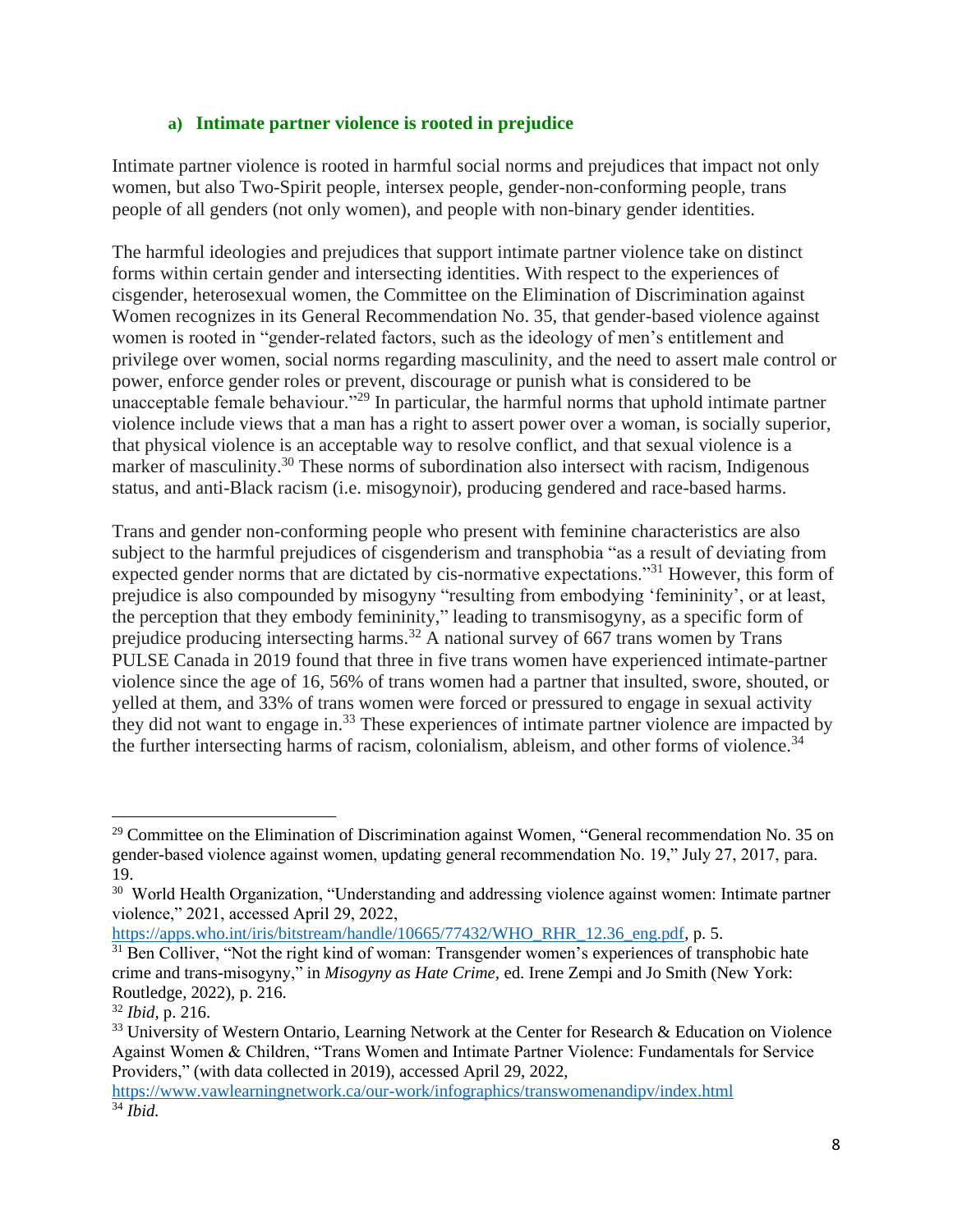In spite of these harms, misogyny is considered "a less obvious and more normalized type of hatred" such that gender-based violence has not been conceptualized as *hate* per se.<sup>35</sup> Misogyny has been normalized through the historic and systemic oppression and marginalization of women and people who are marginalized because of their gender.<sup>36</sup> For instance, many offensive gendered slurs, allusions, and dog-whistles that degrade women, trans people, and others based on their gender, which saturate the online environment in particular, have become normalized and do not carry the hateful connotation that other expressions including racial slurs may have.<sup>37</sup> The ubiquity of misogyny and other oppressions rooted in patriarchy is what makes this normalization so damaging and harmful to the full expression and realization of equity, safety and wellbeing. Many of these harmful norms, including for example, misogynistic messages related to the subordination of women to men, the ownership of women by men, and the promotion of the use of physical violence in relationships, were recognized by the court in *R. v. Sears* as having the "hallmarks of hatred."<sup>38</sup>

While the escalation of intimate partner violence during the COVID-19 pandemic has been attributed to several factors such as the stress of social/physical isolation measures, employment interruptions, or financial pressures that increase conflict in the household, and alcohol use, which is a risk factor associated with higher rates of intimate partner and sexual violence, these factors and circumstances have changed the dynamics of violence but are not root causes.<sup>39</sup> Along with pervasive gender inequality and structural violence, it is harmful social norms and prejudices towards women, trans, non-binary, and gender-non conforming people that sustain and provoke intimate partner violence - prior to - and in - this time of crisis.

#### **b) Intimate partner violence is aimed at gender expression or identity**

While intimate partner violence affects people of all genders, it significantly impacts women, lesbian, gay, bisexual women, and people of a sexual orientation that is not heterosexual, Indigenous women, women living with disabilities, visible minority women, and trans women.<sup>40</sup>

[https://www.leaf.ca/wp-content/uploads/2021/04/Full-Report-Deplatforming-Misogyny.pdf,](https://www.leaf.ca/wp-content/uploads/2021/04/Full-Report-Deplatforming-Misogyny.pdf) p. 66.

<sup>35</sup> Andrea Adebjork, "Misogyny: a hate crime or a private affair? A socio-cultural study of the intersection between hate crime legislation and men's violence against women," Unpublished Master's diss., (Uppsala University, 2020), p. 62.

<sup>&</sup>lt;sup>36</sup> Marian Duggan and Hanna Mason-Bish, "A feminist theoretical exploration of misogyny and hate crime," in *Misogyny as Hate Crime,* ed. Irene Zempi and Jo Smith (New York: Routledge, 2022), pp. 27- 28.

<sup>&</sup>lt;sup>37</sup> Andrea Adebiork, "Misogyny: a hate crime or a private affair? A socio-cultural study of the intersection between hate crime legislation and men's violence against women", Unpublished Master's diss., (Uppsala University, 2020), p. 62; and Cynthia Khoo, Women's Legal Education and Action Fund, Deplatforming Misogyny: Report on Platform Liability for Technology-Facilitated Gender-Based Violence,

<sup>38</sup> *R. v. Sears*, 2019 ONCJ 104, aff'd 2021 ONSC 4272, leave to appeal refused, 2021 ONCA 522, para. 35.

<sup>&</sup>lt;sup>39</sup> University of Western Ontario, Learning Network at the Center for Research & Education on Violence Against Women & Children, "COVID-19 & Gender-Based Violence in Canada: Key Issues and Recommendations," accessed April 29, 2020, [https://www.vawlearningnetwork.ca/docs/COVID-gbv](https://www.vawlearningnetwork.ca/docs/COVID-gbv-canada-recommendations.pdf)[canada-recommendations.pdf,](https://www.vawlearningnetwork.ca/docs/COVID-gbv-canada-recommendations.pdf) p. 1.

<sup>40</sup> Government of Canada, "Fact sheet: Intimate partner violence," accessed April 29, 2022, [https://women-gender-equality.canada.ca/en/gender-based-violence-knowledge-centre/intimate-partner-](https://women-gender-equality.canada.ca/en/gender-based-violence-knowledge-centre/intimate-partner-violence.html)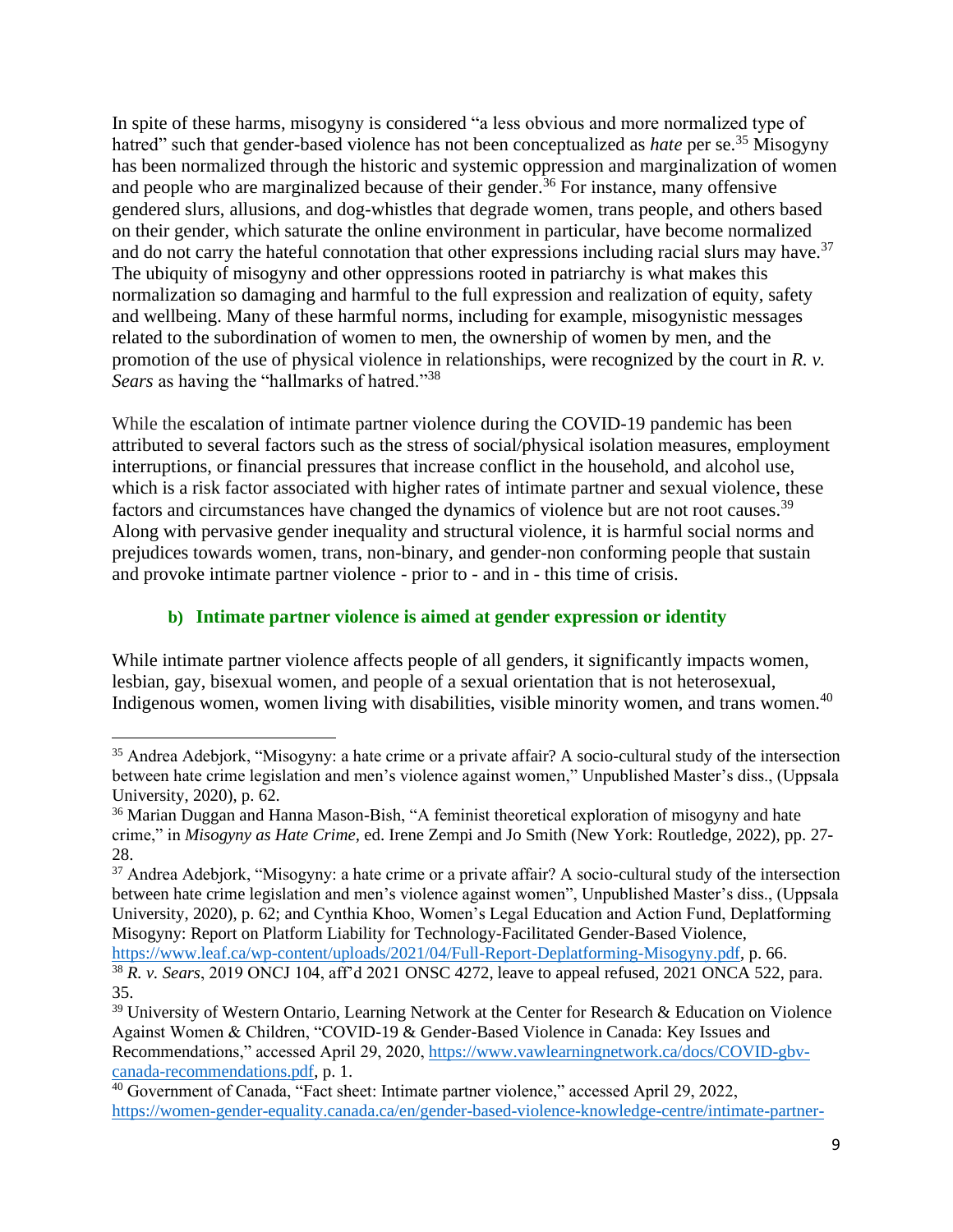This form of gender-based violence is unmistakably aimed at people who are marginalized because of their genders and other intersecting identities. Nevertheless, intimate partner violence is not always understood as gendered because of the ubiquity and persistence of gender-based discrimination and norms in society which view intimate partner violence as endemic – a part of life, a problem of individuals, or as a "private matter", and therefore not aimed at a person because of their gender.<sup>41</sup> Intimate partner violence is often portrayed as a personal or private problem between individuals, thereby "rendering the gendered aspect invisible and obscuring any focus on wider issues of misogyny." $42$  It is also justified by some as a momentary lapse of judgment by the offender, and not seen as form of violence that is often a pattern of behaviour aimed at a person who is marginalized because of their gender in order to express dominance and control rooted in harmful, gendered norms. 43

#### **c) Intimate partner violence is intended to control, injure, and victimize**

Intimate partner violence can be viewed as intended to dehumanize, silence, injure, degrade, humiliate, and victimize survivors. This form of violence may be utilized to obtain coercive control over a partner, which includes patterns of behaviours intended to isolate, humiliate, exploit, or dominate a person.<sup>44</sup> The purpose of this control can be to instill fear and threat into a person.<sup>45</sup> In addition, this violence has potentially long lasting consequences for physical health, creating risks of serious injuries including traumatic brain injuries as well as chronic illnesses.<sup>46</sup> It has consequences for mental health, leading to high levels of depression, anxiety, phobias, thoughts of suicide and attempted suicide.<sup>47</sup> Those who experience intimate partner violence may

[https://apps.who.int/iris/bitstream/handle/10665/77432/WHO\\_RHR\\_12.36\\_eng.pdf,](https://apps.who.int/iris/bitstream/handle/10665/77432/WHO_RHR_12.36_eng.pdf) p. 5.

[violence.html;](https://women-gender-equality.canada.ca/en/gender-based-violence-knowledge-centre/intimate-partner-violence.html) and University of Western Ontario, Learning Network at the Center for Research & Education on Violence Against Women & Children, "Trans Women and Intimate Partner Violence: Fundamentals for Service Providers," (with data collected in 2019), accessed April 29, 2022, [https://www.vawlearningnetwork.ca/our-work/infographics/transwomenandipv/index.html.](https://www.vawlearningnetwork.ca/our-work/infographics/transwomenandipv/index.html)

<sup>&</sup>lt;sup>41</sup> Committee on the Elimination of Discrimination Against Women, General Recommendation No. 35, para. 19; and Kim McGuire, "Extending the concept, or extending the characteristics? Misogyny or gender?" in *Misogyny as Hate Crime,* ed. Irene Zempi and Jo Smith (New York: Routledge, 2022), p. 53. <sup>42</sup> Kim McGuire, *ibid*, p. 53.

<sup>43</sup> Andrea Adebjork, "Misogyny: a hate crime or a private affair? A socio-cultural study of the intersection between hate crime legislation and men's violence against women," Unpublished Master's diss., (Uppsala University, 2020), p. 48.

<sup>&</sup>lt;sup>44</sup> Molly Hayes, Elizabeth Renzetti, Tavia Grant, "What is coercive control? Why understanding the warning signs is key to preventing intimate partner violence," *The Globe and Mail,* last updated March 18, 2022, [https://www.theglobeandmail.com/canada/article-what-is-coercive-control-relationships-abuse](https://www.theglobeandmail.com/canada/article-what-is-coercive-control-relationships-abuse-resources-help/)[resources-help/](https://www.theglobeandmail.com/canada/article-what-is-coercive-control-relationships-abuse-resources-help/)

<sup>45</sup> *Ibid*.

<sup>46</sup> World Health Organization, "Understanding and addressing violence against women: Intimate partner violence," 2021, accessed April 29, 2022,

<sup>&</sup>lt;sup>47</sup> *Ibid* and Ending Violence Association of BC, "Gender-Based Violence: We All Can Help," accessed online April 29, 2022, [https://endingviolence.org/training/we-all-can-help/.](https://endingviolence.org/training/we-all-can-help/)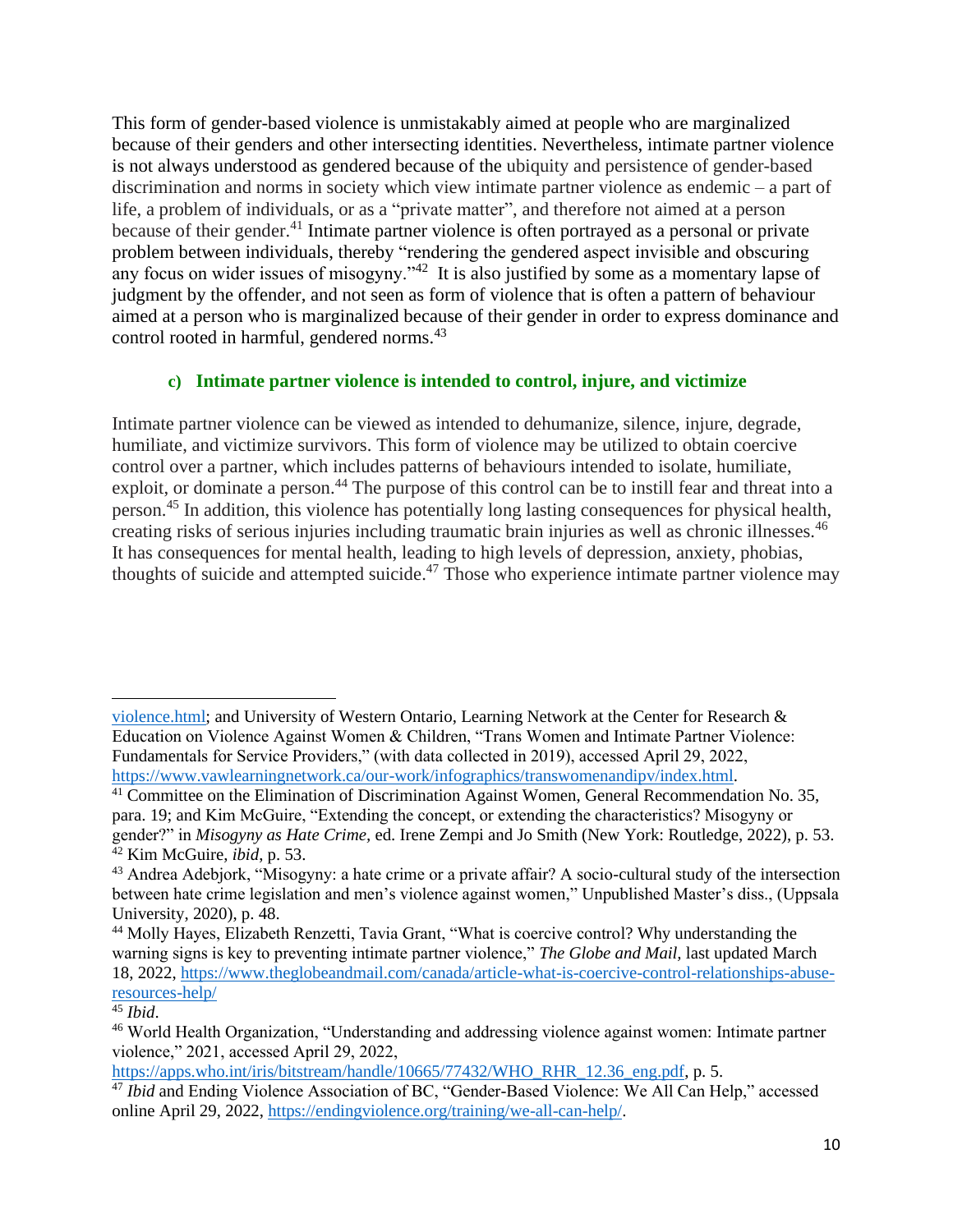know that they are vulnerable to being victims on account of their gender, which may also impact their sense of self, dignity, and freedom.<sup>48</sup>

#### **Summary**

In summary, intimate partner violence can be considered within the scope of the framework for "hate incidents" in this Inquiry. Intimate partner violence is rooted in societal prejudices, is aimed at survivors because of their gender, and is intended to cause significant harm. By recognizing intimate partner violence as a form of hate, it can be taken out of the realm of the personal and individual, and instead viewed as a gendered, systemic phenomenon that is rooted in pervasive prejudices, which ought to be addressed as an urgent public concern.

### **3. Recommendations: The BCOHRC can create normative changes**

The BCOHRC's Inquiry is an opportunity to work towards identifying and transforming the harmful social norms and prejudices that sustain and fuel gender-based violence and to create a discourse that can make harmful patriarchal social norms visible.

In its report, "The Ignored Pandemic: The Dual Crises of Gender-Based Violence and COVID-19", Oxfam notes that in response to the COVID-19 pandemic, governments around the world implemented large-scale campaigns to change social norms, attitudes, and behaviours related to public health, demonstrating that shifting norms is possible. However, interventions that address the social norms and prejudices underpinning gender-based violence, such as ideas of male dominance and heteronormativity, have yet to receive the same investment.<sup>49</sup>

We recommend:

- 1. The BCOHRC study how misogyny and other prejudices give rise to gender-based violence and seek out the lived experiences and knowledge of gender-based violence survivors and workers who confront these prejudices.
- 2. The BCOHRC investigate how harmful social norms inform and impact BC's responses to gender-based violence within its own institutions.
- 3. The BCOHRC support Call for Justice 1.9 of the National Inquiry into Missing and Murdered Indigenous Women and Girls that all governments "develop laws, policies, and public education campaigns to challenge the acceptance and normalization of violence."<sup>50</sup>

<sup>48</sup> Marian Duggan and Hanna Mason-Bish, "A feminist theoretical exploration of misogyny and hate crime," in *Misogyny as Hate Crime,* ed. Irene Zempi and Jo Smith (New York: Routledge, 2022), pp. 27- 23.

<sup>49</sup> Oxfam, The Ignored Pandemic: The Dual Crises of Gender-Based Violence and COVID-19, November 2021, [https://oxfamilibrary.openrepository.com/bitstream/handle/10546/621309/bp-ignored-pandemic-](https://oxfamilibrary.openrepository.com/bitstream/handle/10546/621309/bp-ignored-pandemic-251121-en.pdf)[251121-en.pdf,](https://oxfamilibrary.openrepository.com/bitstream/handle/10546/621309/bp-ignored-pandemic-251121-en.pdf) p. 13.

<sup>&</sup>lt;sup>50</sup> Reclaiming Power and Place: The Final Report of the National Inquiry into Missing and Murdered Indigenous Women and Girls, "Calls for Justice", Canada, 2019, [https://www.mmiwg-ffada.ca/wp](https://www.mmiwg-ffada.ca/wp-content/uploads/2019/06/Executive_Summary.pdf)[content/uploads/2019/06/Executive\\_Summary.pdf,](https://www.mmiwg-ffada.ca/wp-content/uploads/2019/06/Executive_Summary.pdf) No. 1.9, p. 12.